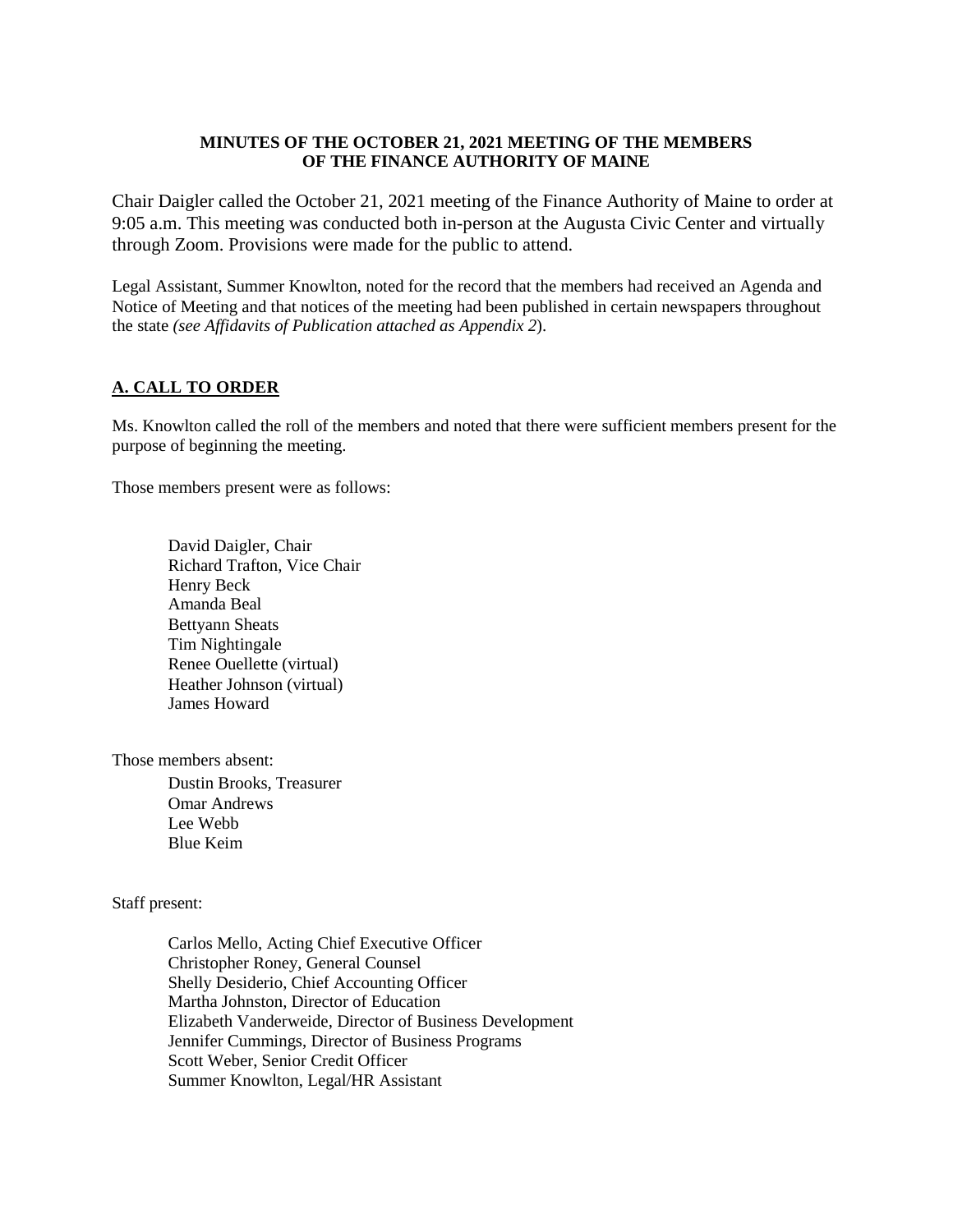## **A: CALL TO ORDER**

**A1: Ascertainment of Quorum** *9:05 a.m.* 

## **A2: Approval of the minutes of the September 23, 2021 Executive Committee Meeting**

## **A3: Approval of the minutes of the July 15, 2021 Board Meeting**

**A motion was made by Mr. Trafton and seconded by Mr. Brooks to approve/accept (1) the minutes of the September 23, 2021 Executive Committee Meeting; (5) the minutes of the September 16, 2021 Board Meeting. The motion was approved by a vote of 9 in favor, 0 opposed and 0 abstentions** 

## **B: CHAIR'S REPORT** *9:10 a.m.*

Mr. Daigler gave the Board an update on the activities of the Executive Committee. Mr. Trafton updated the board on the background work that the Ad Hoc Steering Committee on the Harold Alfond Foundation has been conducting in keeping communication with counsel and staff.

# **C: ACTION ITEMS**

## **C1: Approval of Bond Resolution- Maine Central Institute** *9:13 a.m.*

Mr. Roney presented the resolution, which was to refund bonds that were originally issued in 2007 and refunded in 2012. Mr. Roney noted that refunding does not require the same process as an original bond issue and that this bond will not require allocation of the State Bond Cap.

**A motion to approve the resolution was made by Mr. Trafton, seconded by Ms. Sheats, and approved by a vote of 7 in favor, 0 opposed, and 0 abstentions. (2 additional votes in favor were cast virtually.)** 

## **C2: Approval for Rulemaking- Chapter 620 (Maine Health Care Provider Loan Repayment Pilot Program)** *9:16 a.m.*

Mr. Norbert presented the draft rule, which would provide a loan repayment program for health care providers who commit to living and working in Maine for at least 3 years and FAME will pay up to \$25,000 per year. The program is funded through the American Rescue Plan Act and LD 1733, where the legislature created and provided a one-time funding of \$1 million. This program terminates when the funds are fully expended or by December 31, 2024, whichever occurs first.

**A motion to approve the draft for rulemaking was made by Mr. Trafton, seconded by Mr. Howard, and approved by a vote of 7 in favor, 0 opposed, and 0 abstentions. (2 additional votes in favor were cast virtually.)** 

# **C3: Approval of the FY2021 Audited Financial Statements for NextGen 529** *9:21 a.m.*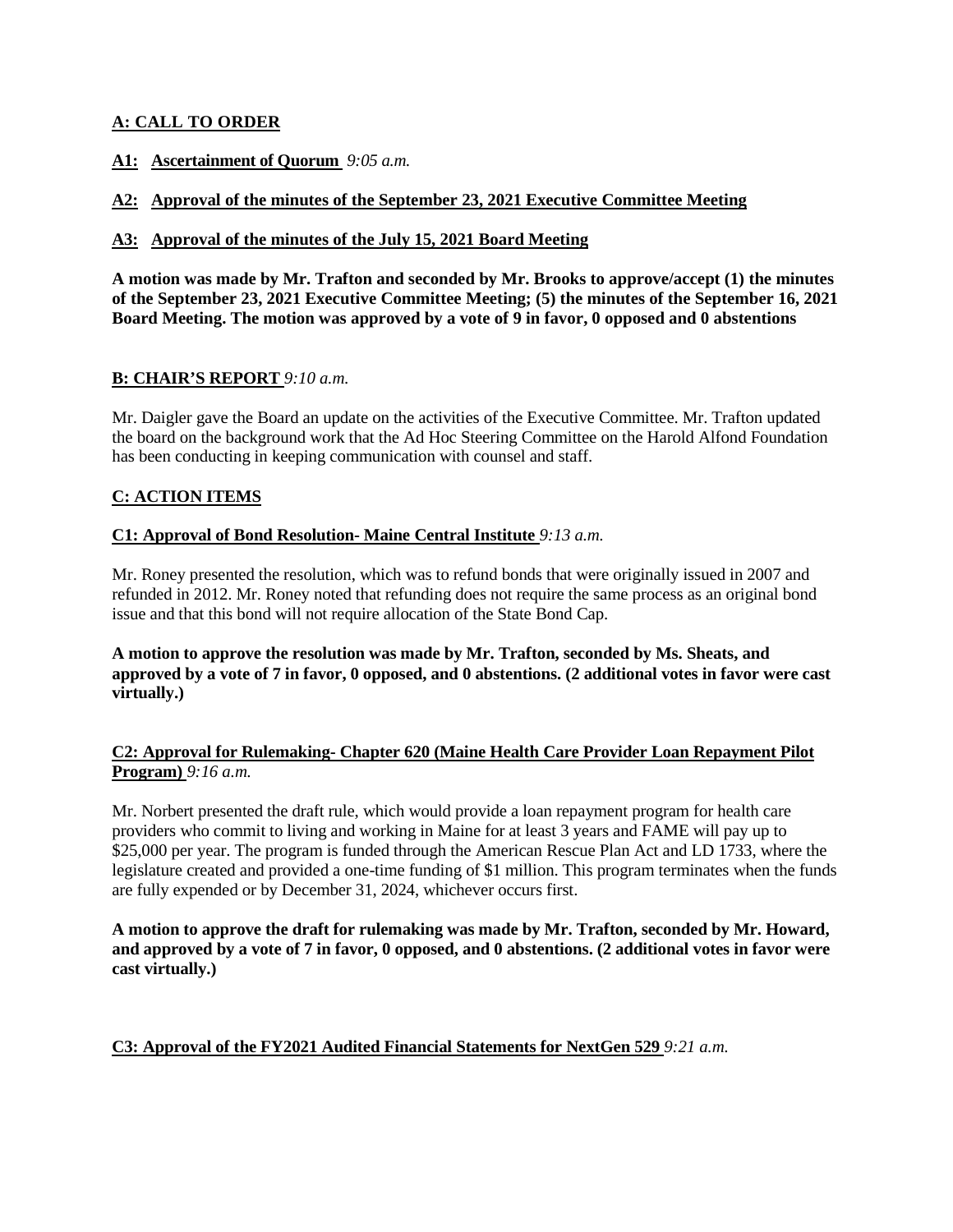Ms. Desiderio presented the audited financial statements for NextGen 529, which were reviewed and recommended by the Risk Management and Audit Committee. There were no significant findings or adjustments.

**A motion to approve the FY2021 financial statements was made by Mr. Howard, seconded by Mr. Nightingale, and approved by a vote of 7 in favor, 0 opposed, and 0 abstentions. (2 additional votes in favor were cast virtually.)** 

#### **C4: Approval of FY2021 Audited Financial Statements for FAME** *9:27 a.m.*

Ms. Desiderio presented the audited financial statements for FAME, which were reviewed and recommended by the Risk Management and Audit Committee. There were no significant findings or adjustments.

**A motion to approve the resolution was made by Mr. Trafton, seconded by Mr. Howard, and approved by a vote of 7 in favor, 0 opposed, and 0 abstentions. (2 additional votes in favor were cast virtually.)** 

# **D: CEO and Staff Reports**

## *Ms. Johnston arrived in-person at 10:30 a.m.*

Mr. Mello updated the board on the status of Lender Debt Originations, which are on track to meet this year's target of \$80 million.

Mr. Mello updated the board on the status of the Strategic Priorities, which are all going well and are labeled "green" for more than 75% completed except for the deployment of ARPA/SSBCI funding, which is delayed due to US Treasury finalizing guidance for the funding.

Mr. Norbert presented the Legislative Update and highlighted potential bills of interest, based off of their titles, that have been submitted to the legislature for the Second Regular Session of the 130<sup>th</sup> Maine Legislature as well as bills carried over from the previous session.

Ms. Johnston presented the FY2021 Q4 Education Programs update, where MaineLoan volume is down but is expected to return in the coming year. As a response, the Education staff has increased outreach through its the College Access Program, which has launched a texting service for updates and information as well as continuing to host FAFSA information nights. FAME's Financial Education program has also been increasing its outreach, to include a new program that gives second graders in the state a book with a financial education theme.

Ms. Vanderweide presented the new FAME website, which is yet to launch, but is almost complete.

A motion to adjourn was made by Mr. Trafton, seconded by Mr. Howard, and approved by a vote of 7 in favor, 0 opposed, and 0 abstentions. (1 additional vote in favor was cast virtually.)